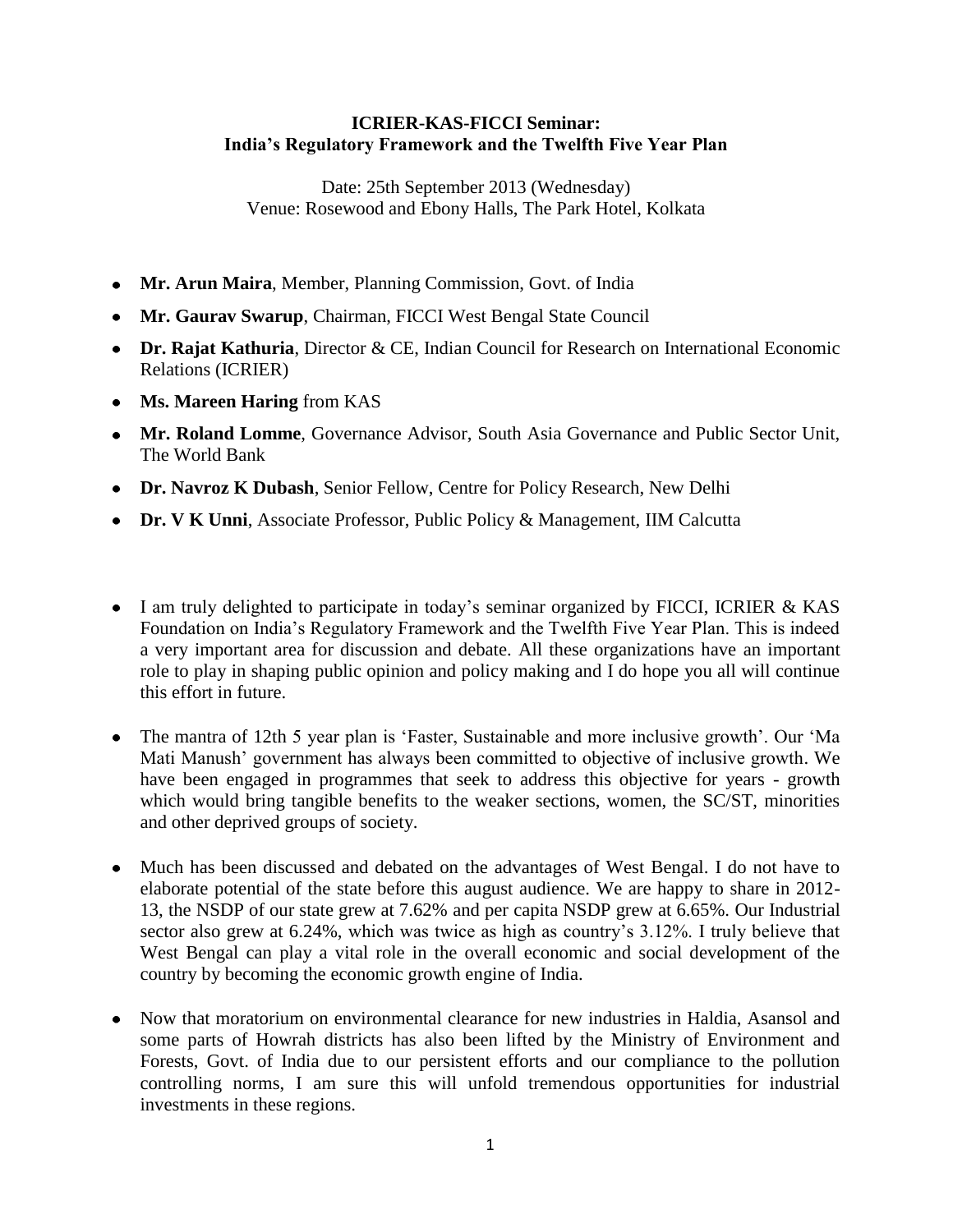- Business regulatory frameworks are indispensable in creation and promotion of successful business environment in countries. We do not want our businesses growth to be hampered by myriad ambiguous, vast business regulation and poor enforcement. Several positive steps have already been taken by the State Government in this regard and we know we have many more miles are ahead of us. Let me focus today on what we have achieved.
- As you all may be aware recently an industrial policy has been unveiled by our Government and first I would like the highlight some of the thrust areas of new West Bengal Industrial Policy 2013-a policy that rewards productivity.
	- $\triangleright$  We promise to nurture and support the labor intensive Micro, Small and Medium Enterprise and revive the industries that were the hallmark of the State, like jute and tea
	- $\triangleright$  We will leverage the core competence and rich natural resource base of the State for midsize and large scale industries in Manufacturing and Engineering, Chemical, Petrochemical and its downstream hydrocarbon Industries, Food processing and Agro, Cement, Steel, Paper, Lather, Textiles, Tourism and IT sectors
	- $\triangleright$  We welcome the latest technology and FDI, especially in manufacturing, sun-rise industries and high tech areas and promise to promote local entrepreneurship and employment
	- $\triangleright$  We will utilize the potential of large technical and creative manpower in IT, entertainment & electronics and upgrade the skills of human resource to meet global standards
	- $\triangleright$  We will focus on policy reforms and business process reengineering for creation ease of doing business through the creation of a Single Window System for industrial start-ups
	- $\triangleright$  We will partner with industry players in the areas of industrial infrastructure, power, communication, roads and bridges, ports, airports, tourism and hospitality, health and education sectors in the State to work with us in PPP mode.
- Facilitating ease of doing business is a key component of any business regulatory framework. We are determined to eliminate systemic bottlenecks in the process of Industrialization in the State. We have introduced Shilpa Sathi – Single Window Clearance for the Industrial Proposals where the number of pages of documentation for starting a new business reduced from 99 pages to 7 pages. The state Government would bring out and Act for the implementation of Single Window Clearances. Gradually, we will also work towards webenablement of the Single Window System to bring the process online.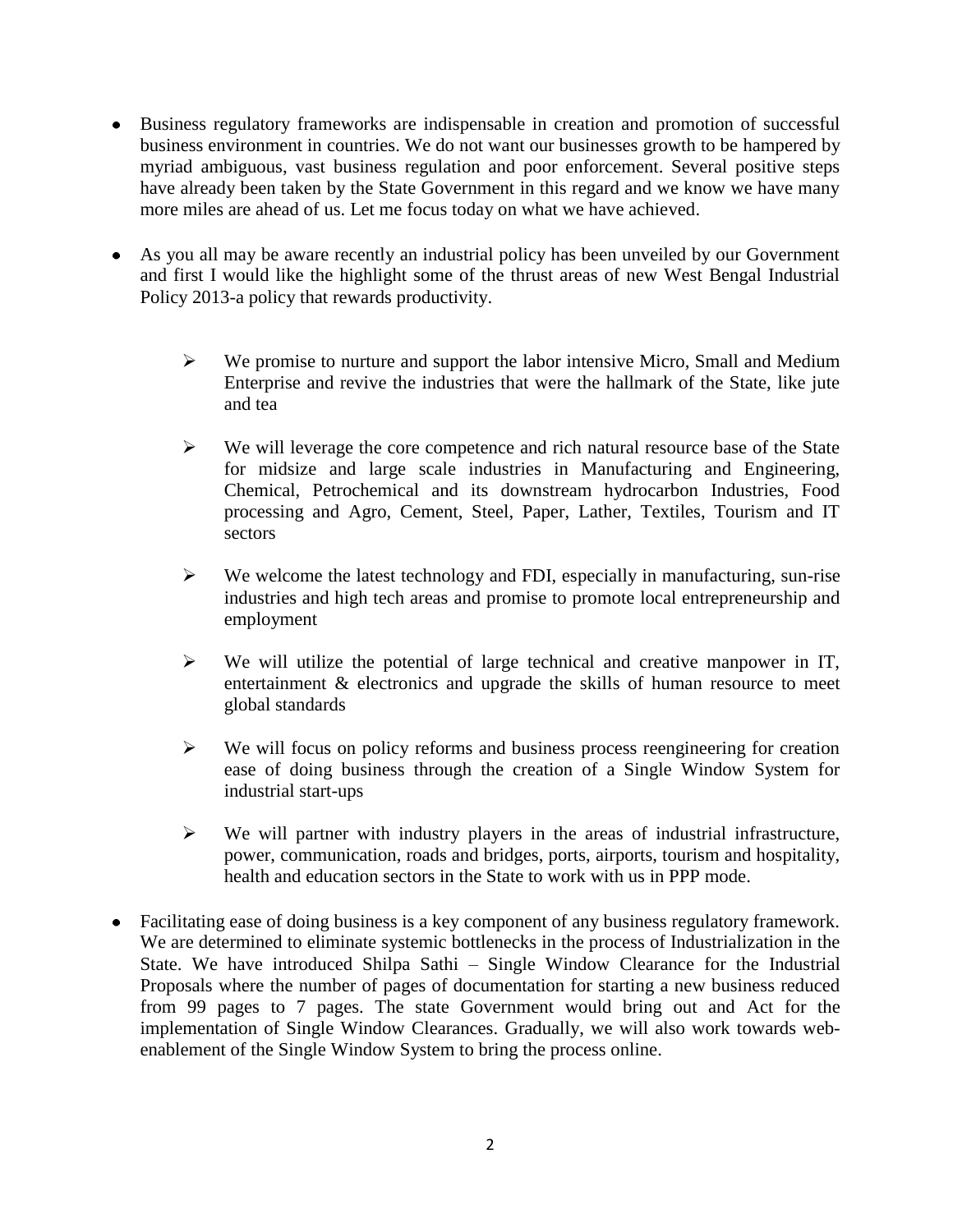- For better management of the affairs, the State has also undertaken the largest IT driven reform process. This includes major steps in simplification of tax structure and creation a tax friendly regime. Many of our G2B processes including administration of Commercial Tax, Stamp duty and Registration are already web-enabled and business-friendly. We have started using e-tendering and e-Procurement, minimizing the time and space of execution of government projects.
- We have published ready land bank information in public domain and we are bringing the best talent and knowledge in the private sector in planning and transaction advisory services from empanelled firms. Industrial Land is being made available through Industrial Park of WBIDC, WBIIDC, WBSIDC and other State agencies.
- "The West Bengal State Support for Industries Scheme, 2013" has been declared to provide an array of incentives to industry. The State will pay 8 per cent annual interest on the monetary incentive due to an industrial unit in cases of delays which is a landmark step.
- As you all are aware manufacturing sector can serve as a pivot around which various other sector can revolve and by boosting manufacturing sector, spillovers to other sector could be created. In 1975-76, share of manufacturing sector in West Bengal economy was 19 percent. By 2008-09, this figure had fallen to a mere 7.4%. In order to create a paradigm shift in the manufacturing sector we are committed to increase manufacturing growth rate from 4.7% to 20% at the end of the year of the policy and to achieve at least 25% share of the NSDP for manufacturing sector. The government will develop a 'state Manufacturing Competitiveness Programme' in line with the national programme to achieve this goal.
- Employment generation is one important pillar of any strategy of inclusive growth. Our goal is to create jobs for about 1.3 million people in 2013-14 itself and sustain this momentum in near future.
- We also believe that physical and industrial infrastructure is backbone of the socio-economic progress of any State or Country. We have therefore given special emphasis on infrastructure development in our new industrial policy through following measures:
	- o Newly formed West Bengal Highway Development Corporation Ltd with a target to take up 1000 Kms State Highways development within next year and about 2827 Kms thereafter
	- o Power sector to see a number of new projects totaling about 2600 MW capacity by 2016
	- o The State has announced a policy on Co-generation and Generation of Electricity from Renewable Energy Source and has set a target of setting up 2706 MW Capacity from these resources by the end of 13th plan.
	- o The State to have four operational airports by end of 2013. One of the airports and aerocity spread over more than 1800 acres at Andal near Durgapur with estimated